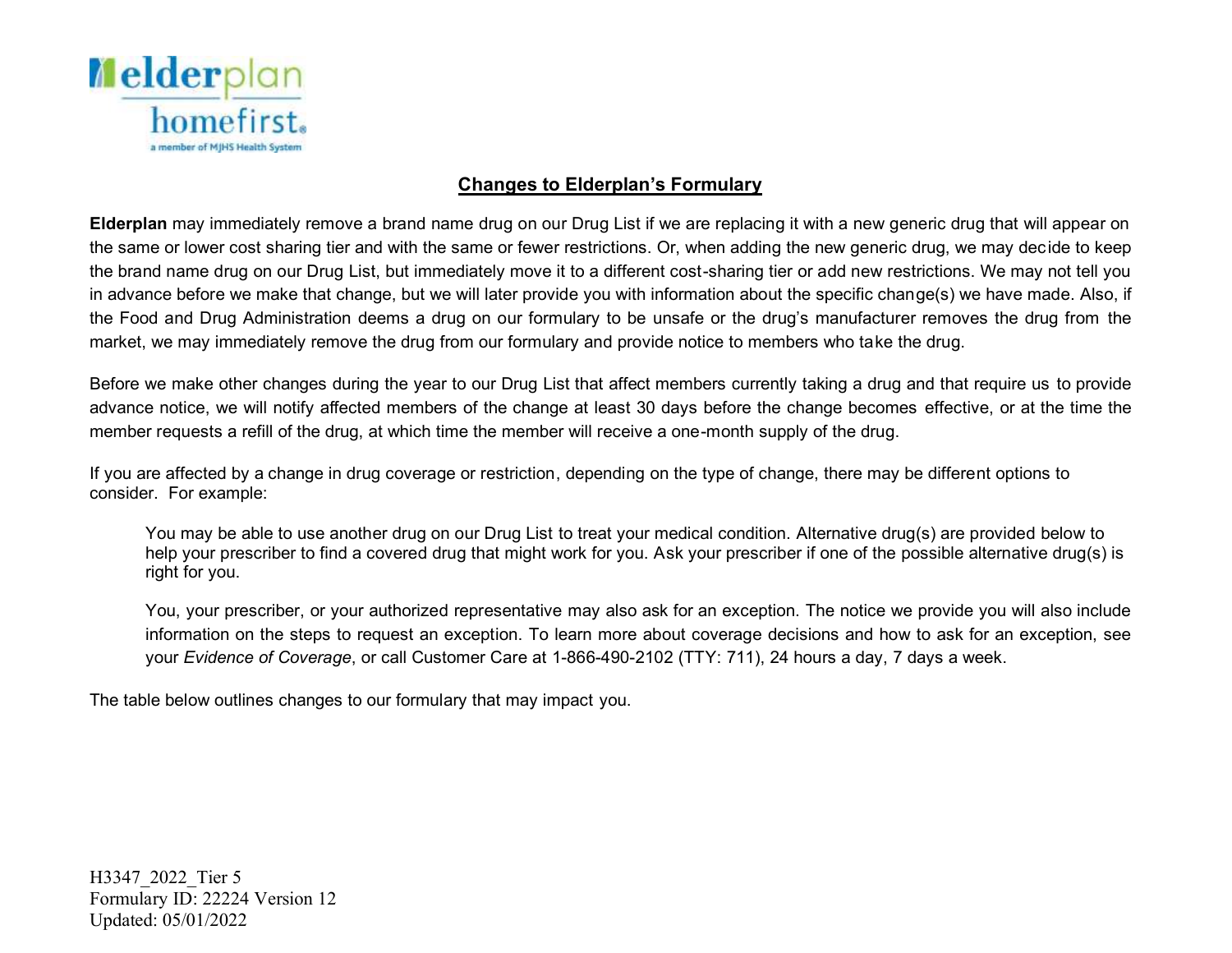

|                              |                                 |                                                              |                                                                 | <b>Alternative</b>           |                  |
|------------------------------|---------------------------------|--------------------------------------------------------------|-----------------------------------------------------------------|------------------------------|------------------|
| <b>Name of Affected Drug</b> | <b>Description of Change</b>    | <b>Reason for Change</b>                                     | <b>Alternative Drug(s) *</b>                                    | Drug(s)                      | <b>Effective</b> |
|                              |                                 |                                                              |                                                                 | Cost-<br><b>Sharing Tier</b> | <b>Date</b>      |
| AMINOSYN-PF INJ7%            | Deletion Of Drug From Formulary | Medicare Will No Longer Cover                                | TROPHAMINE INJ 10%                                              | Tier 4                       | 05/01/2022       |
|                              |                                 |                                                              |                                                                 |                              |                  |
| <b>BEKYREE TAB</b>           | Deletion Of Drug From Formulary | <b>Manufacturer Discontinuation</b>                          | KARIVA TAB 28 DAY                                               | Tier 3                       | 02/01/2022       |
| <b>BYSTOLIC TAB</b>          | Deletion Of Drug From Formulary | Generic Available                                            | <b>NEBIVOLOL TAB</b>                                            | Tier 4                       | 05/01/2022       |
| <b>CHANTIX PAK 1MG</b>       | Deletion Of Drug From Formulary | Generic Available                                            | VARENICLINE TAB 1MG                                             | Tier 4                       | 05/01/2022       |
| <b>CHANTIX TAB</b>           | Deletion Of Drug From Formulary | Generic Available                                            | <b>VARENICLINE TAB</b>                                          | Tier 4                       | 05/01/2022       |
| CYCLAFEM TAB 1/35            | Deletion Of Drug From Formulary | Manufacturer Discontinuation                                 | NORTREL TAB 1/35                                                | Tier 2                       | 02/01/2022       |
| CYCLAFEM TAB 7/7/7           | Deletion Of Drug From Formulary | Manufacturer Discontinuation                                 | NORTREL TAB 7/7/7                                               | Tier 2                       | 02/01/2022       |
| DUREZOL EMU 0.05%            | Deletion Of Drug From Formulary | Generic Available                                            | DIFLUPREDNATE EMU 0.05%                                         | Tier 3                       | 05/01/2022       |
| <b>FAYOSIM TAB</b>           | Deletion Of Drug From Formulary | <b>Manufacturer Discontinuation</b>                          | <b>RIVELSA TAB</b>                                              | Tier 3                       | 02/01/2022       |
| FREAMINE HBC INJ 6.9%        | Deletion Of Drug From Formulary | <b>Manufacturer Discontinuation</b>                          | FREAMINE III INJ 10%                                            | Tier 4                       | 01/01/2022       |
| <b>INTELENCE TAB 100MG</b>   | Deletion Of Drug From Formulary | Generic Available                                            | ETRAVIRINE TAB 100MG                                            | Tier 5                       | 01/01/2022       |
| <b>INTELENCE TAB 200MG</b>   | Deletion Of Drug From Formulary | Generic Available                                            | ETRAVIRINE TAB 200MG                                            | Tier 5                       | 01/01/2022       |
| <b>IVERMECTIN TAB 3MG</b>    | Prior Authorization Added**     | PA Added To Ensure Use Is For A Part<br>D Covered Indication | Consult Your Health Care Provider                               |                              | 03/01/2022       |
| KALETRA TAB 100-25MG         | Deletion Of Drug From Formulary | Generic Available                                            | LOPINAVIR-RITONAVIR TAB 100-25 MG                               | Tier 4                       | 01/01/2022       |
| KALETRA TAB 200-50MG         | Deletion Of Drug From Formulary | Generic Available                                            | LOPINAVIR-RITONAVIR TAB 200-50 MG                               | Tier 5                       | 01/01/2022       |
| MIBELAS 24 CHEW FE           | Deletion Of Drug From Formulary | <b>Manufacturer Discontinuation</b>                          | NORETHINDRONE ACE-ETH ESTRADIOL-FE<br>CHEW TAB 1 MG-20 MCG (24) | Tier 4                       | 02/01/2022       |
| MINITRAN TD PATCH            | Deletion Of Drug From Formulary | Manufacturer Discontinuation                                 | NITROGLYCERIN TD PATCH                                          | Tier 3                       | 02/01/2022       |
| MONDOXYNE NL CAP 100MG       | Deletion Of Drug From Formulary | <b>Manufacturer Discontinuation</b>                          | DOXYCYCLINE MONOHYDRATE CAP 100 MG                              | Tier 2                       | 02/01/2022       |
| <b>NARCAN SPR</b>            | Deletion Of Drug From Formulary | Generic Available                                            | <b>NALOXONE HCL SPR</b>                                         | Tier 3                       | 05/01/2022       |
| <b>SUTENT CAP</b>            | Deletion Of Drug From Formulary | Generic Available                                            | <b>SUNITINIB CAP</b>                                            | Tier 5                       | 01/01/2022       |
| TRILYTE SOLN                 | Deletion Of Drug From Formulary | Manufacturer Discontinuation                                 | <b>GAVILYTE-N SOLN FLAVOR PACK</b>                              | Tier 2                       | 01/01/2022       |
| <b>TRI-PREVIFEM TAB</b>      | Deletion Of Drug From Formulary | <b>Manufacturer Discontinuation</b>                          | <b>TRI-SPRINTEC TAB</b>                                         | Tier 2                       | 04/01/2022       |

H3347\_2022\_Tier 5 Formulary ID: 22224 Version 12 Updated: 05/01/2022